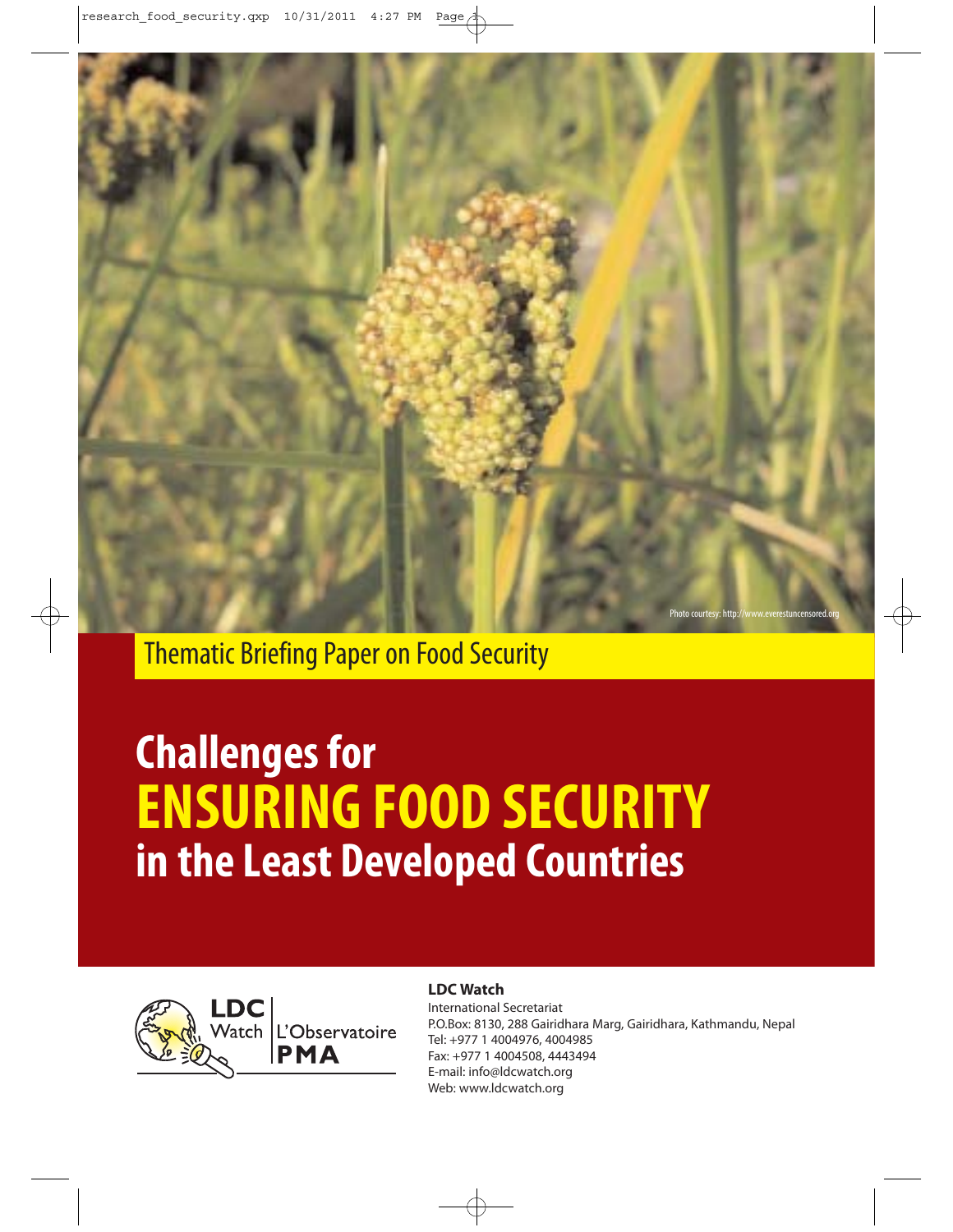# **Foreword**

Right to food is fundamental human right. But this right is being challenged continuously all over, particularly in the 48 Least Developed Countries (LDCs) of the world. The notions of food security and food sovereignty are yet not realised in the LDCs. More than half of the 9 million people of the LDCs are forced to go bed hungry. This situation has challenged seriously the current variety of development model that some of our leaders and the institutions may feel proud of! The deepening of the structural problems and emergence of the new problems are further exacerbating the already pathetic situation of food security in the LDCs. The global economic and financial crisis, energy crisis, climate crisis, debt crisis and the crisis of political clarity are adding to the situation of uncertain food and nutritional security. Despite a plethora of international and national instruments crafted to address poverty and hunger, the results in the ground are all the same.

Non-compliance with the internationally agreed development targets and nationally agreed development agenda is a serious attitudinal problem that our leaders, the state apparatus and the governance system are to blame. The earth produces more than double the current food requirements: but, at least half of its inhabitants are living a life of chronicle food and nutritional insecurity. The people are cornered such that they are unable to contribute for developing the country and themselves. Since they are denied to food, they are also denied to education, health, drinking water, information, and so many other basic necessities that are mandatory for one's growth and development.

Unless there is a strong political will to reverse the current crises generating development paradigm, the urgent need to ensure food security and food sovereignty for the people in the LDCs will remain a distant dream. Therefore, to create the world system responsive to people's rights and concerns, the people of the world – south, north, east, west and everywhere need to forge an alliance and struggle tuff.

My special thanks go to Ruth Segal for her conscious efforts drafting this report. The friends at the secretariat –Sarba Raj Khadka and Som Rai deserve special thank for editing and designing the publication. This small contribution in the context of UN LDC IV Conference is expected to energise the discourse on LDC issues and problems. I believe, the readers will tell us their suggestions that could be incorpored into our future publications.

**Arjun Karki, PhD** International Coordinator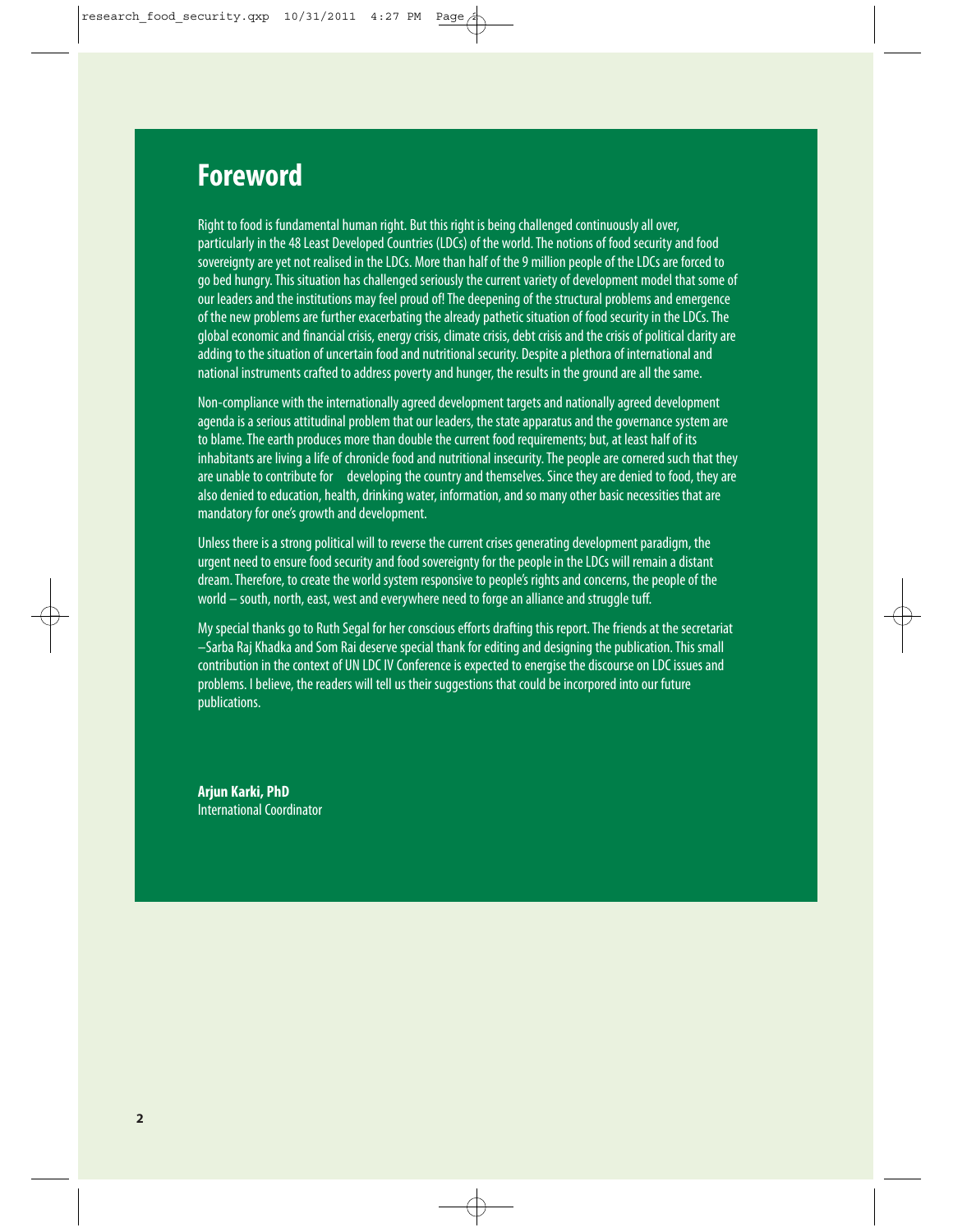# **Challenges for Ensuring Food Security in the Least Developed Countries**

# **INTRODUCTION**

The progress towards achieving Millennium Development Goals (MDGs) and Brussels Programme of Action (BPoA) targets for reducing hunger and malnutrition globally remains painfully slow. Global figures show that hunger increased between 2006 and 2009, decreasing slightly in 2010, but still remaining higher than before the global food crisis of the decade, both in absolute terms (numbers of food insecure people) and in percentage population terms (FAO, 2010a).

Over 40% of the world's undernourished people live in China and India alone, so the region with most undernourished people continues to be Asia and the Pacific. However, the proportion of undernourished people remains highest in sub-Saharan Africa, at 30% in 2010 (FAO, 2010b). Sixteen per cent of the population of developing countries is undernourished, way above the target for MDG1 of 10% by 2015. But for LDCs, the figures are much worse. About 34% of the LDC population is reported to have been undernourished in 2005–2007 (UNCTAD, 2010). In 2007, 53% of the population of LDCs was living in extreme poverty, on less than \$1.25 a day, and 78% was living on less than \$2 a day. The incidence of extreme poverty was significantly higher in African LDCs, at 59%, than in Asian LDCs, at 41% (UNCTAD, 2010).

The BPoA set goals for reducing hunger and poverty in LDCs, based on MDG targets. But these targets give an incomplete picture of the levels of hunger in LDCS. For instance, of LDCs for which information is available, 12 are considered to be on track to meet MDG1 by 2015; 11 have not made enough progress to meet MDG1; and the position in eight countries has deteriorated. Only two have already met it. However, of those countries considered to be on track, the Global Hunger Index (GHI) indicates that levels of hunger and under-nutrition are 'alarming' in eight, and 'extremely alarming' in one (IFPRI, 2010). Even though Ethiopia is considered to be on track to meet MDG1, 41% of the population is undernourished (FAOSTAT, 2010).

The GHI measures and tracks levels of hunger, using three equally weighted indicators. Hunger levels in individual countries are identified as 'low', 'moderate', 'serious', 'alarming' or 'extremely alarming'. Of the LDCs for which information is available, four have a ranking of 'extremely alarming', 23 are ranked 'alarming' and 11 are ranked 'serious'. No LDC falls into a better ranking. Of the 30 countries with the worst rating, 27 are LDCs.

The GHI makes clear that countries with higher gross national income have a lower GHI and vice versa. But conflict, inequality, poor governance and gender discrimination can alter the correlation. For instance, in South Asia, the low nutritional, education and social status of women contributes to levels of poor nutrition in under-five years. In Sub-Saharan Africa, low government effectiveness, conflict, political instability and HIV/AIDS are major factors for higher levels of hunger. Conversely, countries with greater gender equity and

pro-poor economic growth have lower levels of hunger than expected for the rate of economic growth (IFPRI, 2009, 2010).

Three quarters of the world's poor live in rural areas and the majority of hungry people are food producers. These include small-scale farmers, fishers, herders and agricultural workers. In all cases, lack of food security is linked to social exclusion, and worsened by inequity and lack of access to and control over productive resources.

The aggregate figures above mask huge disparities between different countries and within countries. Country level data hide differences between regions, social or ethnic groups and intra-household differences though it is well documented that marginalised ethnic groups, women and children are more likely to be food insecure.

The FAO State of Food Insecurity report 2010 identifies 22 countries as in 'protracted crisis' – either natural or human-induced. Of these, 16 are LDCs. Levels of food insecurity are significantly higher in these countries than in LDCs as a whole (FAO, 2010a). The severity of food insecurity is particularly high in countries under conflict, and those emerging from conflict. For instance, 69% of the population in the Democratic Republic of Congo is reported to be undernourished.

Countries that are particularly vulnerable to extreme weather events, net foodimporting countries, and those reliant on a small number of primary export commodities are all more food insecure at the national level. These factors are explored in more detail below.

This report tries to explore the underlying causes of food insecurity in Least Developed Countries (LDCs) and consider future policy directions to address hunger and under-nutrition.

## **CHALLENGES OF FOOD AND NUTRITIONAL SECURITY**

The food and nutrition security in the LDCs is mired by several challenging situations, some of which are briefly discussed below.

#### **LDCs in the global market**

Between 2002 and 2007, many LDCs experienced economic growth, and increased GDPs, as part of the global economic boom. But there was a weak link between increased GDP and poverty reduction. This was in part because trade liberalisation in the 1990s led to greater commodity dependence – for example, fuels and minerals accounted for 67% of LDC exports in 2007 (UNCTAD, 2010). But many of the countries which export minerals, import food – in fact, all LDCs are net food importing (Ng and Aksoy, 2008) countries. This meant that, as LDC economies grew, so did the food import bill, from over \$9 billion in 2002 to \$24 billion in 2008 (UNCTAD, 2010).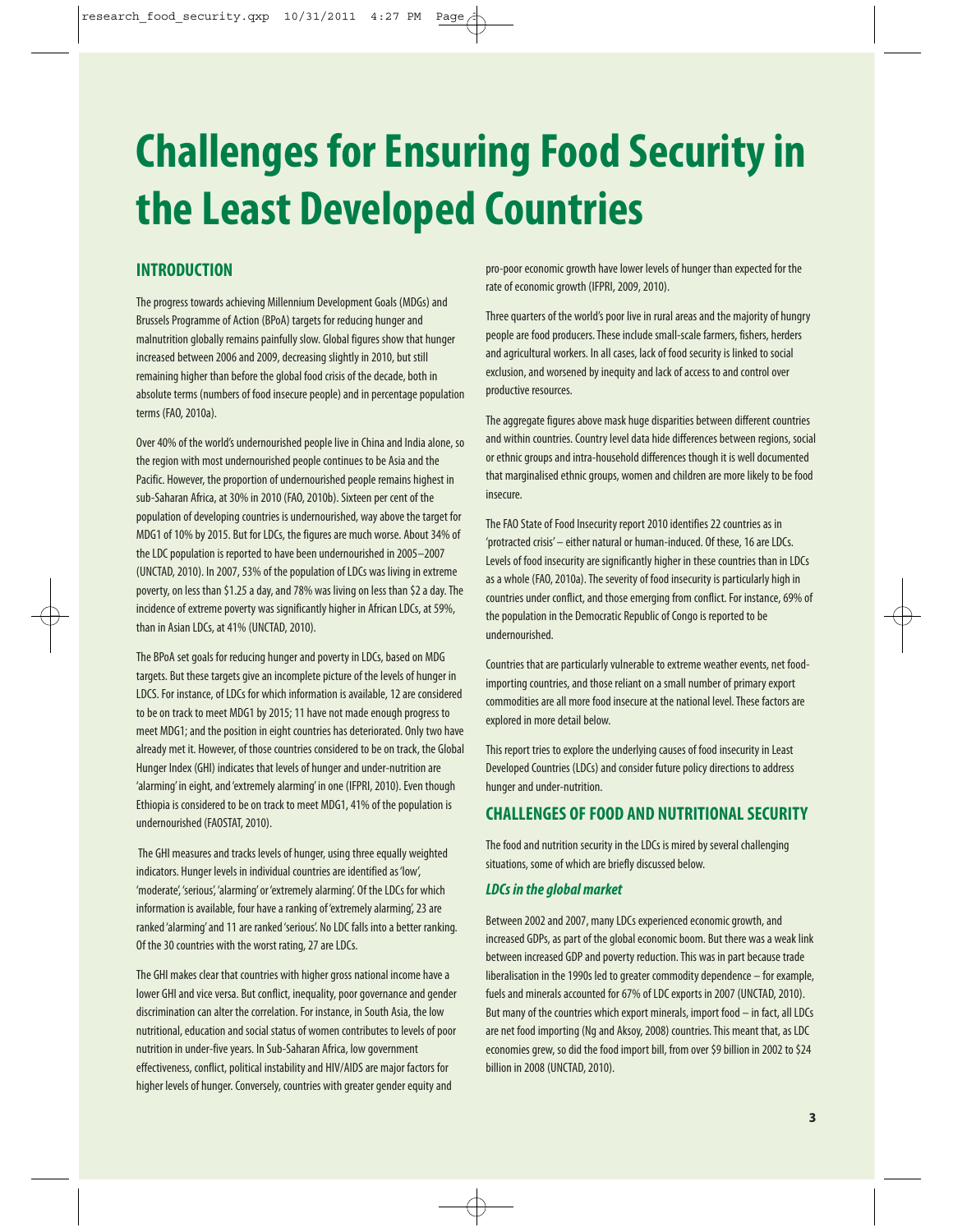### Burundi:

# **Possible way for food sovereignty by harnessing the potential of rice production**

Burundi is a small impoverished and overpopulated central African Country. With 8 million people living on an area of 27,834 km², it has an average density of 340 inhabitants per km<sup>2</sup>. The agricultural sector in Burundi generates over 90% of the foreign exchange earnings, contributing to over 75% of the GDP and employing more than 90% of the total workforce. It reveals the importance of agriculture for the economy of the country.

In October 2010, Appui au Développement Intégral et à la Solidarité sur les Collines (ADISCO), in collaboration with other agricultural advocacy groups in Burundi, conducted a study on rice imports in Burundi and published a White Paper in order to launch an advocacy campaign against uncontrolled rice imports (in goods or gifts) in Burundi. The study concluded the fact that Burundi is largely self-sufficient in rice production which, in the meantime, has experienced spectacular growth of over 80% in twenty years.

It has been proved that the potential for production and consumption of rice in Burundi are enormous. The country can easily cultivate 50,000 hectares and produce over 400,000 tonnes each year. The consumer survey revealed the following facts:

- 1. In rural areas, rice is not the staple diet. Rice is eaten on holidays, but this practice is changing over time.
- 2. The current need of the country amounts to a maximum of 72,000 tonnes per year.
- 3. The market potential is huge to the extent where rural consumption of rice will gradually match the consumption level of the urban populations. This is a market of nearly 300,000 tonnes per year. This is sure to attract the attention of exporting countries and those that will try to conquer market shares.

Growth was therefore based on external factors, rather than increasing domestic productive capacities. This meant that high growth in some countries, greater financial flows and greater engagement in international trade did not translate into local jobs, infrastructure development, or poverty reduction. Instead of propoor development, building strong rural-urban linkages, and stimulating demand for local food and agricultural raw materials, export-led growth has focused on capital-intensive industries such as mineral extraction. This has decreased economic diversification, and left countries vulnerable to external market shocks with little economic autonomy.

When global commodity prices slumped as a result of the global financial crisis, oil and mineral exporting countries were particularly badly hit, as were those dependent on tourism. Those reliant on agricultural exports suffered less badly, and, significantly, those trading mainly with other developing countries were least affected.

But even if, at the national level, agricultural products are traded, can this help small scale farmers? Olivier de Schutter, UN Special Rapporteur on the Right to Food has noted that most trade takes place between (and within) transnational corporations, rather than nation states (CSD-17, 2009).

#### **The impacts of the financial crisis**

Food prices are rising again, affected by unrest in the Middle East and oil price rises (Inman, 2011). But high food prices do not benefit small-scale and subsistence farmers, as around 50% of them are net food buyers. Generally, the At present the country is able to meet the demand of 72,000 tonnes of rice per year as its current production level is nearly 80,000 tonnes. Burundi, therefore, is largely self-sufficient in rice production today and will continue to be so in the future without having to resort to imports and could quickly become a net exporter.

To do this, it is urgent that Burundi, a country that still spends about US\$35 million a year to import food, to take steps to protect its agriculture and its economy. During the presentation of the White Paper on Rice in Burundi, the members of civil society organizations for agricultural advocacy had suggested following measures. This was attended by the representatives of other civil society organisations, policy makers; as well as the representatives from the East African Community (EAC).

- 1. Prohibit all imports and donations of rice and other products that are produced by Burundi except in cases of urgency or extreme necessity.
- 2. Provide subsidy for agricultural mechanization urgently.
- 3. Propose to the EAC, of which Burundi is a member, to set up a common agricultural policy.
- 4. Subsidize agricultural inputs, and make certain commodities, like irrigation facility, free, similar to the case of Vietnam.
- 5. Implement a true national agriculture development policy.
- 6. Campaigns of civic education for economic patriotism.
- 7. With increased liberalization and globalization of trade, we need a strong political commitment to stop the intrusion of open markets.

poorest, landless and women headed households are most affected by price rises (FAO, 2008). This is because changes in global prices do not "offset smallholders' entrenched political and economic marginalisation." Instead, "asymmetries in information and bargaining power mean that volatility has a regressive effect, increasing inequalities… in the food sector" (FEC, 2010).

There is evidence that speculation on commodity markets played some part in the 2007/08 food price rises, though it is difficult to quantify the effect. While initially the 2007 price rises were caused by increased oil prices and harvest failure in Australia and Russia, this was exacerbated by the actions of speculative traders. Financial practices increased the volatility that exists in the agriculture sector, magnifying risks so that an "... unstable global monetary system intensified commodity price volatility to the detriment of food security" (Oram, 2010).

Financial systems underwrite trade in commodities and the lack of transparency in financial markets makes it difficult to see how the WTO Doha round promise of free markets and fair trade can ever be realised.

There is a strong link between food security and financial regulation – on the one hand, use of tax havens by multi-national food companies has removed around US\$160 billion from poorer countries' tax revenues; while at the other end of the spectrum, poor farmers cannot get access to credit, which is a vital first step in protecting livelihoods.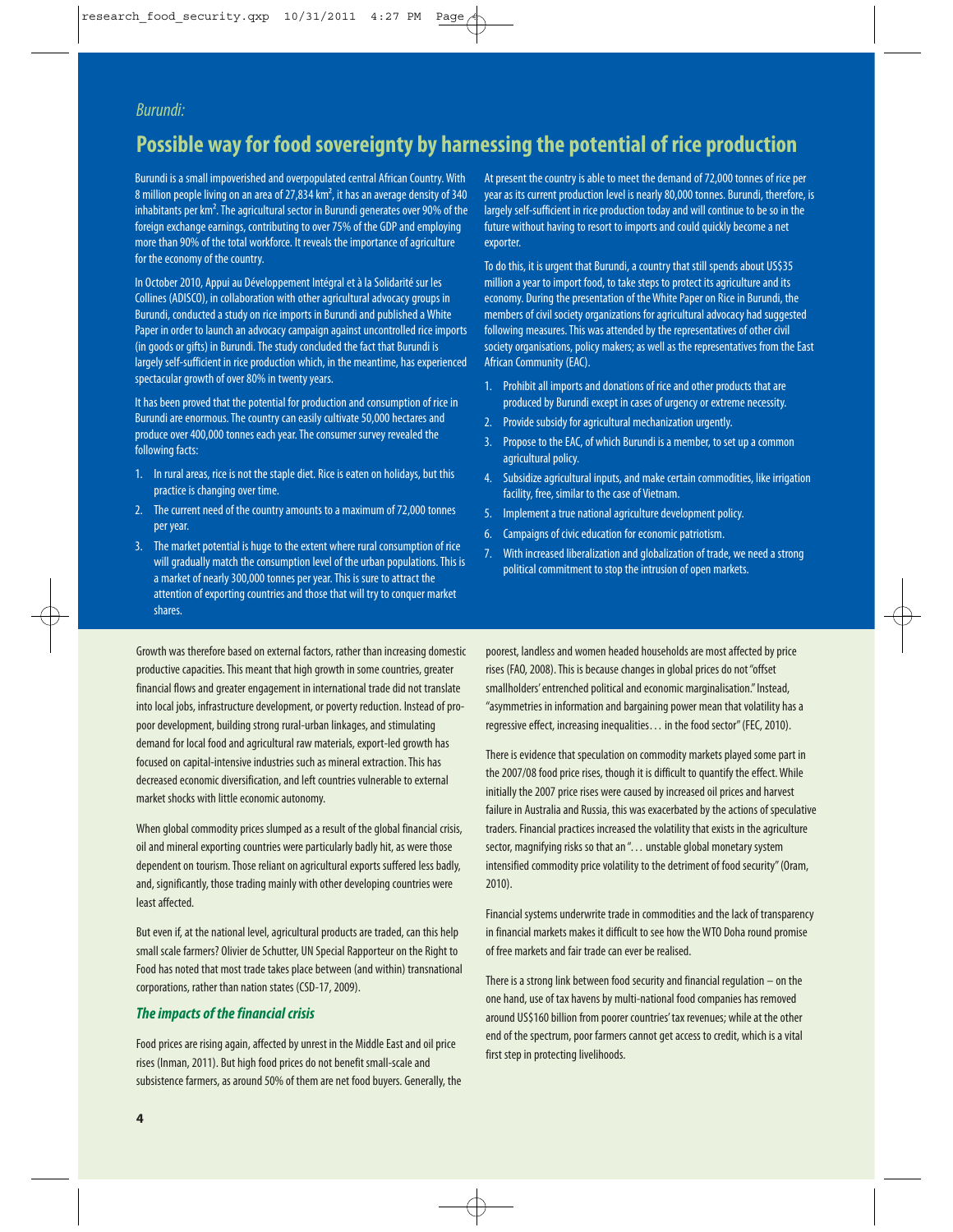#### **Land grabs**

Another impact of the global financial crisis has been an increase in interest by global investors in buying land, which is considered to be safer than other investments, and likely to give more reliable returns. Interest in acquiring land for agricultural investment also comes from food-importing countries, keen to 'out-source' their food production. The FAO estimates that, in the last three years, 20 million hectares have been acquired by foreign interests in Africa (Graham et al., 2011). While private sector deals account for 90% of land investments so far, governments play a role in supporting these deals, either directly or through supportive policy environments.

Major current investors are the Gulf States, China and South Korea, but there is European involvement, too (Alpert, 2011). For instance, the EU is the second largest investor in Ethiopia, focusing on meat, biofuels and horticulture. More broadly, European policies such as those increasing demand for biofuels makes large scale land acquisitions more financially attractive.

There is a growing concern that these international land-based investments will have negative impacts in terms of political stability, social cohesion, human rights, local food security/food sovereignty and tenure rights for the local people.

Although there is broad consensus that pro-poor growth is best achieved through supporting smallholder productivity, many countries continue to base their agricultural growth policies on improving production through large-scale plantation-style developments, converting subsistence farming to commercial farming. Foreign investment in land is therefore part of this strategy in many countries, such as Rwanda and Ethiopia. But such investment produces fewer jobs and lower wages than small scale farming (Alpert, 2011). Commercial agriculture also often affects biodiversity, and reduces access to water for local communities.

Land acquisition is primarily profit oriented and agricultural products from thus acquired lands are usually for export. Investment treaties often give investors guarantees of low labour and operating costs, and the right to repatriate production and profits (Malik, 2011), thus also avoiding paying tax in the host country. This limits the development benefits of such deals. But even if regulations were introduced to enable host countries to manage the investment to contribute to rural development, large-scale land acquisitions undermine equitable access to productive resources for the local population. It is vital that there is a balance of rights and obligations between local communities and foreign investors, but there is scant evidence that this is happening. Instead, there is evidence of evictions, loss of livelihoods and loss of assets (Graham et al., 2011).

Access to and rights over land in Africa are usually based on traditional and customary rights, not legal documents. In other words, land is state owned without clearly defined access rights. This makes it difficult for local communities to claim rights to land which the state wants to lease to investors. This is particularly true for land used by pastoralists. For instance, the Ethiopian government estimates that there are 14-18 million hectares of land used for agriculture, while FAO evaluated it at 35 million hectares in 2007, the difference being meadow and pasture land which the government does not consider to be in use for agricultural production. However, this land is vital for pastoral farmers, and removing their access to it would dramatically reduce their livelihood security.

It is clear that land grabbing undermines access to and control of resources by local populations now and into the future, and is likely to be a barrier to improving access to food and securing livelihoods for local populations. Smallscale and subsistence farmers need traditional land rights to be recognised, security of tenure to be granted and protection from eviction guaranteed.

#### **Adaptation and mitigation for responding climate change**

Farmers around the world are faced with increasing uncertainty over agricultural production because of rapid climate change. For subsistence farmers who are already struggling to ensure food and livelihood security, climate change is adding a further element of risk and volatility. It is apparent that climate change will lead to:

An increase in the number and intensity of extreme weather events. There has already been a four-fold increase in natural disasters between 1975 and 2005. Fragile areas are at a disproportionately higher risk (Mactaggart, 2010)

- Volatility and uncertainty in weather patterns
- Uncertain and changing precipitation distribution patterns
- Changing coastal ocean temperatures, affecting fishing
- Desertification and additional pressures on resources such as water and grazing land
- Increased urbanisation as people abandon marginal farm-lands
- Increased submergence of coastal areas and island territories

All this uncertainty will lead to harvest unpredictability, price volatility and increasing vulnerability for poor food buying families (IATP, 2011). Climate change is likely to be a risk accelerator, exacerbating existing risks and putting additional pressure on those with least capacity to cope with shocks.

Previous attempts to increase food security have focused on using 'Green Revolution' technology to boost production, but there is a growing awareness of the environmental consequences of this approach. This technology was based on an assumption of cheap and easily accessible energy and plentiful water. But now fossil fuels, water and land are all running out. Although food production has doubled over the last 40 years, inputs have more than doubled. But the recent trend of increasing oil prices will make high-external-input agriculture prohibitively expensive, and alternative approaches to improving productivity, such as organic and agro-ecological approaches, will have to be considered. This will also help the agriculture sector reduce greenhouse gas emissions related to food production.

There is now a growing understanding of the link between agricultural production and ecosystem protection, including biodiversity protection. Not only does the agriculture sector have to respond to the impacts of climate change, but agricultural practice must develop to limit its impact on the climate and on the environment. There is a clear need to link ecological sustainability to economic development, ensuring that agricultural systems take into account the importance of water security, soil protection and biodiversity.

Despite the clear link between food security, climate change mitigation and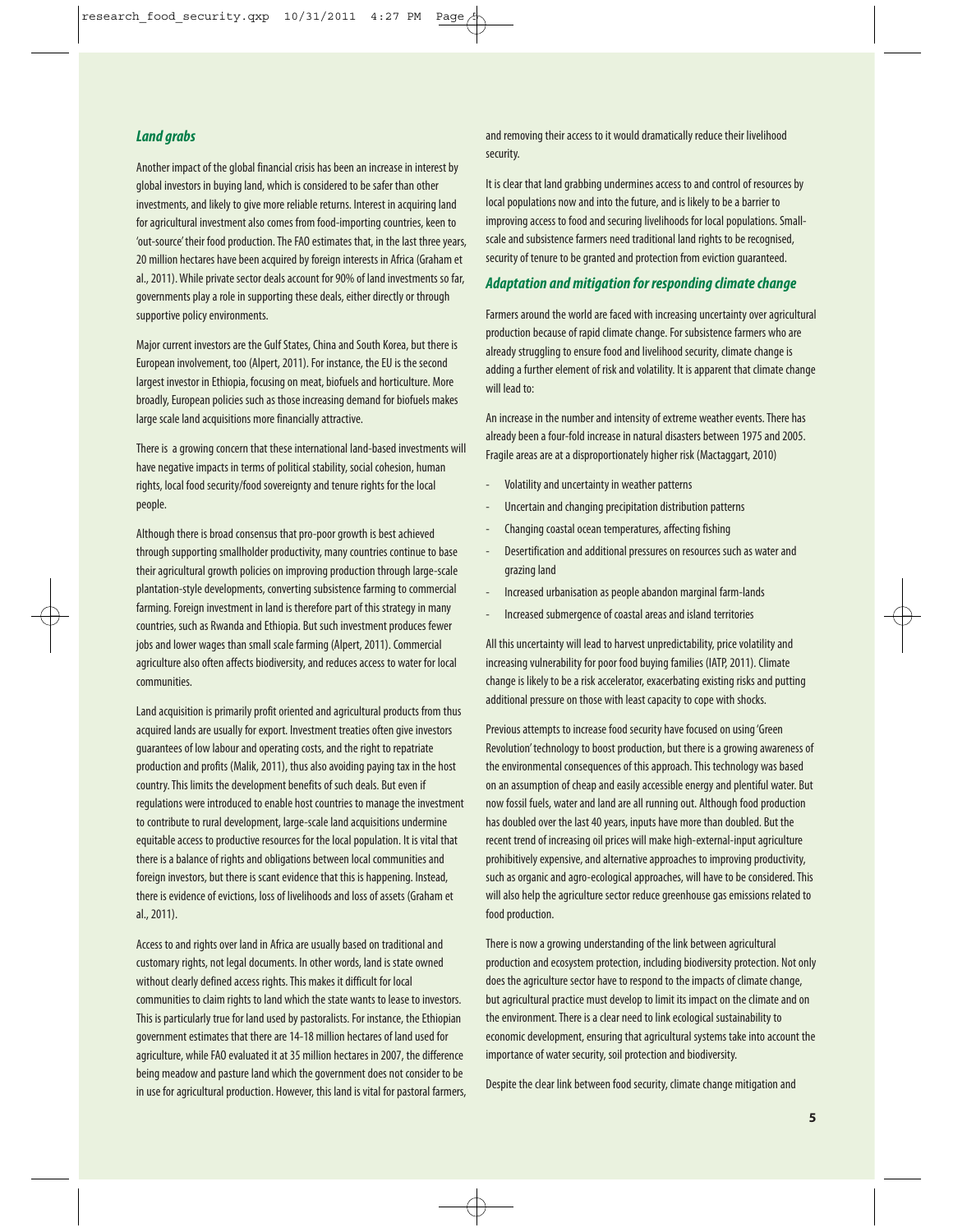environmental protection, no work programme on agriculture was agreed at Cancun, leaving a policy hole on issues such as the impact of climate change mitigation policies on future choices for agricultural development (Godfray et al., 2011).

However, there is agreement that explicit pro-poor climate change policies are needed at all levels. These must focus on environmental sustainability and community level resilience.

The rural poor need help in producing more – and more nutritious – food for their families, while using fewer resources and increasing their ability to cope with climate shocks. This points to increasing investment to boost local production, using local traditional knowledge and skills to identify natural pesticides and fertilisers. There is a need to stop extractive farming practices to halt soil erosion, soil degradation and water resource depletion, and to enhance risk resilience at community level (Godfray et al. 2011). Increasing yields sustainably requires building on existing knowledge and techniques. incentivising and spreading best practice through revitalised extension services.

Climate resilience is about tackling underlying vulnerabilities, using social protection mechanisms and disaster risk reduction strategies to reduce risk to livelihoods (IDS, 2009). There is evidence that the most effective way to help communities adapt to climate change is through local institutions that have established and sustainable mechanisms for responding to climate shocks. But currently, local institutions are poorly integrated into the process and traditional adaptation strategies are neglected (Virtanen et al., 2011).

#### **Strategies for enhancing food and nutrition security**

There are numbers of strategies that need to take into account for creating an enabling environment of food and nutrition security in the LDCs. Some of these strategies are discussed hereunder.

#### **a) Investment**

In the last few years there has been a plethora of initiatives to develop a global approach to food security. These include the UN's High-Level Task Force on the Global Food Security Crisis (established in 2008); the Committee on World Food Security (reformed in 2009); the L'Aquila Food Security Initiative (2009); and the Global Agriculture and Food Security Programme (2010). There are also several regional initiatives such as Farming First, 2010. These initiatives all highlight the need to reverse the decline in investment in agriculture over the last 20 years.

Across all LDCs, agriculture accounts for 26% of GDP (2006 – 2008), and employs 2/3 of the population. Yet it receives only around 3% of international development aid (FAO, 2010a). Aid for African agriculture declined by 43% between 1992 and 2002, and investment in agriculture lagged far behind investment in export commodities (UNCTAD, 2010).

Given that there is broad agreement that growth in agriculture generates the greatest benefits for the poorest people, this lack of investment in the agriculture sector can be correlated with the lack of progress in reducing poverty. Any strategy for enhancing food security must focus on improving promising small-scale and subsistence agricultural production. This implies improved extension services and agricultural research directed at improving yields without increasing inputs (Foresight, 2011). Extension work must include training women as extension workers. Women are key to improving farm-level productivity, and it has been demonstrated that women extension workers reach twice the number of women farmers than male extension workers (UNIFEM, 2010). It is estimated that investment in extension services and reaching women farmers could at least double yields (Foresight, 2011).

#### **b) Managing risks**

Pro-poor investment in the agriculture sector must focus on helping poor people reduce and manage household risks, to both climate and financial shocks. There is a wide range of policy options to do this, including:

- social protection programmes
- land registration programmes to secure land tenure
- access to better market information
- investment in infrastructure and utilities, rural services, communications
- good governance
- strengthening individual and collective capabilities
- support for agricultural practices that reduce climate risk, such as agroecological approaches
- support for agricultural practices that enable diversification and conserve local knowledge, skills and resources
- support for rural livelihoods through minimum price mechanisms for staple crops
- global policy flexibility to enable countries to increase domestic production and dampen the impact of price volatility on their populations (IAASTD, 2009).

#### **c) Combining ecological concerns with food security**

There is a growing evidence that agro-ecological approaches are more successful at boosting food production in developing countries (De Schutter, 2011a).

This knowledge-intensive approach requires support for small-scale farmers' organisations, which are best able to disseminate good practice among their members. It enables ecological concerns and climate change adaptation approaches to be combined with food security priorities. It enables the diversity of ecosystems to be recognised and supported, as an agro-ecological approach can enable farmers to develop techniques suited to the range of soil types and crop varieties typical to most developing countries. This contrasts with a highexternal-input approach which provides a set package of inputs for all farmers.

An agro-ecological approach also recognises the value of natural habitats to mitigate climate change and helps farmers find viable ways to protect them. But research on climate change adaptation is still at an early stage, and so far, most scientific research has focused on the needs of agriculture in developed countries. Funding for solutions appropriate to developing countries must be prioritised and research must be targeted at reaching the poorest (Mactaggart, 2010b).

#### **d) Food sovereignty and the right to food**

In order to reach the poorest, there must be strong political will to ensure that the social, cultural, environmental and economic aspects of the food system are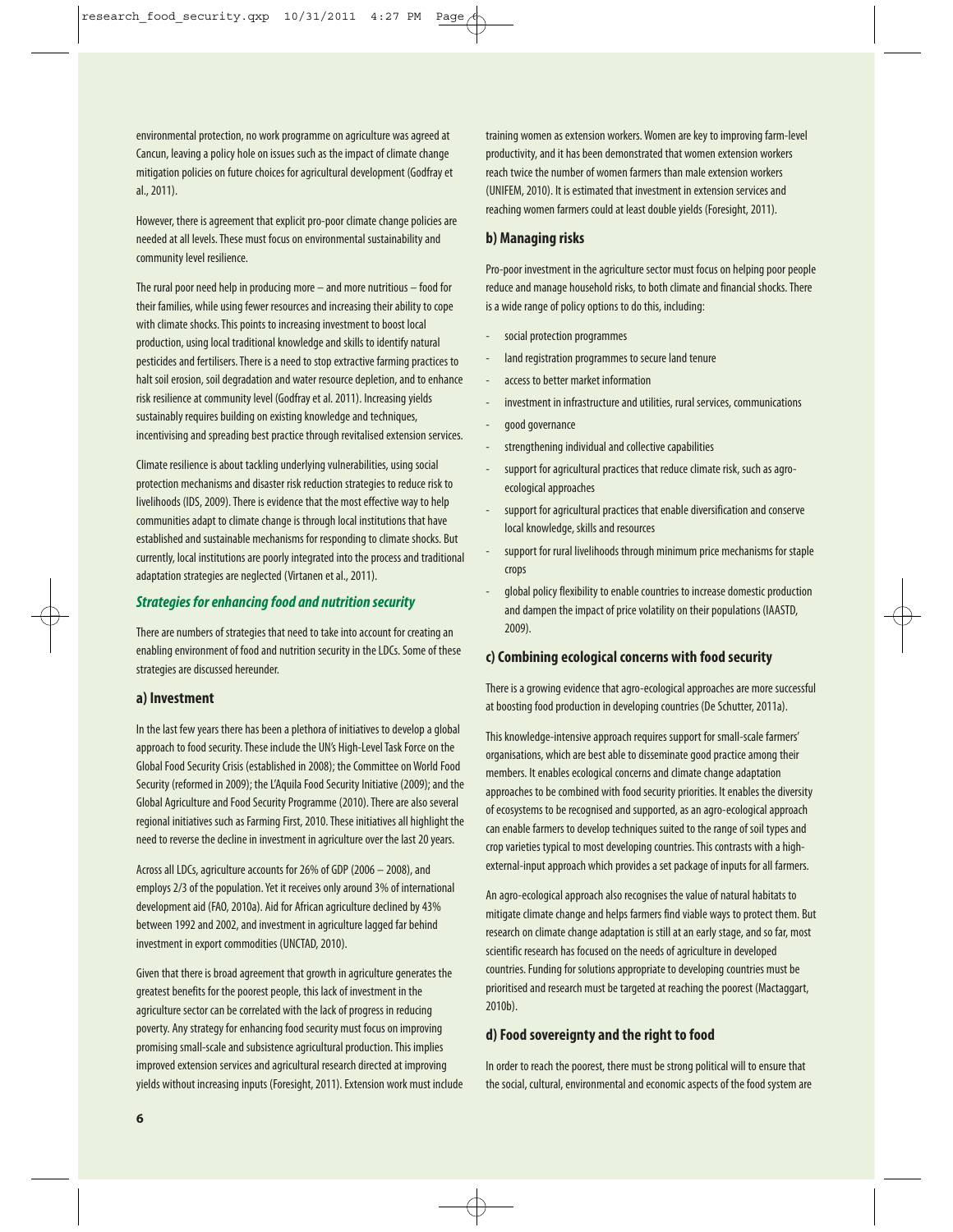considered. There must be a fundamental reshaping of the global food system to prioritise the right to food for all (CSD-17, 2009). Reducing hunger is about distributional justice, and creating a fair and environmentally sustainable agricultural system (IAASTD, 2009).

A focus on food sovereignty means promoting autonomy for small-scale farmers over food production, consumption, seeds and markets (IIED, 2011). It means recognising that the inequitable distribution of natural resources such as land and water re-inforce cycles of poverty. It means addressing unequal gender relations which deny women access to property rights and finance, health and education. And it focuses agricultural development on environmental and social justice outcomes and food consumption outcomes.

This approach demands actions to reduce the political and economic marginalisation of small-scale and subsistence farmers, including ensuring value for producers, building localised food systems, building local control, and respecting local skills and knowledge.

#### **e) Land tenure and women ownership**

Land tenure is also vitally important for women. Where women have access to and ownership of land, they have greater livelihood security, higher social status, greater control over domestic decision making and access to other resources such as credit (UNIFEM, 2010). Productivity also increases when women have security of tenure, as they are often responsible for household level agricultural production. In Sub-Saharan Africa, women's access to land is the lowest of all continents and in many LDCs, women's land holdings are a fraction of those of men.

#### **f) Policy frameworks**

Public policy can play a crucial role in protecting national food security and creating an enabling environment for agricultural development. This can include policies:

- to strengthen the small-holder sector, such as better access to credit and better extension services
- which reduce household risk such as better health facilities and education services
- which support rural development such as investment in rural infrastructure, communication and access to markets
- which support co-ordination between sectoral development plans, linking agriculture, energy, water and infrastructure policy
- which strengthen rural organisations and enhance individual and organisational capacity

#### (IFAD, 2010)

At the global level, policies should focus on:

- reducing the impact of volatile financial markets on the economies of LDCs, for instance by establishing global and local food reserves
- limiting financial speculation on agricultural commodities
- stopping dumping of agricultural products
- strengthening the benefits to small farmers of participating in global supply chains
- protecting the rights and livelihoods of farmers and agricultural workers employed in the global food system
- protecting access to land and other natural resources by local communities
- ensuring agricultural research is targeted to the needs of the poorest
- strengthening social protection strategies
- investing in climate change adaptation and mitigation

(De Schutter, 2011, IFPRI, undated)

#### **g) Trade regime and market reforms**

In order to have a positive impact on food security, agri-food supply chains need to be more inclusive and transparent, to allow smallholders to benefit. Smallscale farmers need support to engage in markets. For instance, supporting farmers' organisations enables them to negotiate fairer prices. Small scale farmers need access to information on prices, premiums and quality, and need improved access to credit (IIED, 2011). But markets and global food chains do not reach the poorest, and farmers outside the markets will not be affected by food industry policy (Vorley, 2010). More important than helping small-scale farmers to benefit from global markets is the creation of local markets linking rural and urban areas to support local 'value chains' and boost domestic economic growth.

It is vital for food security that global trade regimes recognise that food is not just another commodity, and enable governments to insulate domestic food markets from international price volatility.

One of the strategies could be establishing a financial transaction tax on commodity transactions which dampens incentives for speculative behaviour. Other responses could include re-establishing global food reserves, which were at historically low levels in 2007 (Sutton and MacMillan, undated). At a community level, small local grain reserves can protect farmers from price volatility.

The challenges facing the global food system are immense, but the biggest challenge remains that of eradicating hunger. The food system must become more rights-based and less market-based; more people-centred and designed to take into account the perspectives of the poorest people themselves.

#### **REFERENCES**

- Alpert, E. (2011) Panel 10 Politics: Global processes drive local responses, Summary of panel discussion at the International Conference on Global Land Grabbing, 6-8 April 2011, at the Institute of Development Studies, University of Sussex
- CSD-17 (2009) Contribution of Mr Olivier De Schutter, Special Rapporteur on the right to food, New York, 17th session of the UN Commission on Sustainable Development
- De Schutter, O. (2011) Food crises: G20 needs architects not fire-fighters Project Syndicate, 28.1.11
- http://www.srfood.org/index.php/en/component/content/article/1-latest-news/1124-foodcrises-we-need-architects-not-firefighters
- De Schutter, O. (2011a) Agroecolgy and the Right to Food Report presented at the 16th Session of the United Nations Human Rights Council [A/HRC/16/49], 8 March 2011
- FAO (2008), The State of Food Insecurity in the World, 2008: High food prices and food security – threats and opportunities, Rome, Food and Agriculture Organisation of the United **Nations**
- FAO (2010a) The State of Food Insecurity in the World: Addressing food insecurity in protracted crises, Rome, Food and Agriculture Organisation of the United Nations